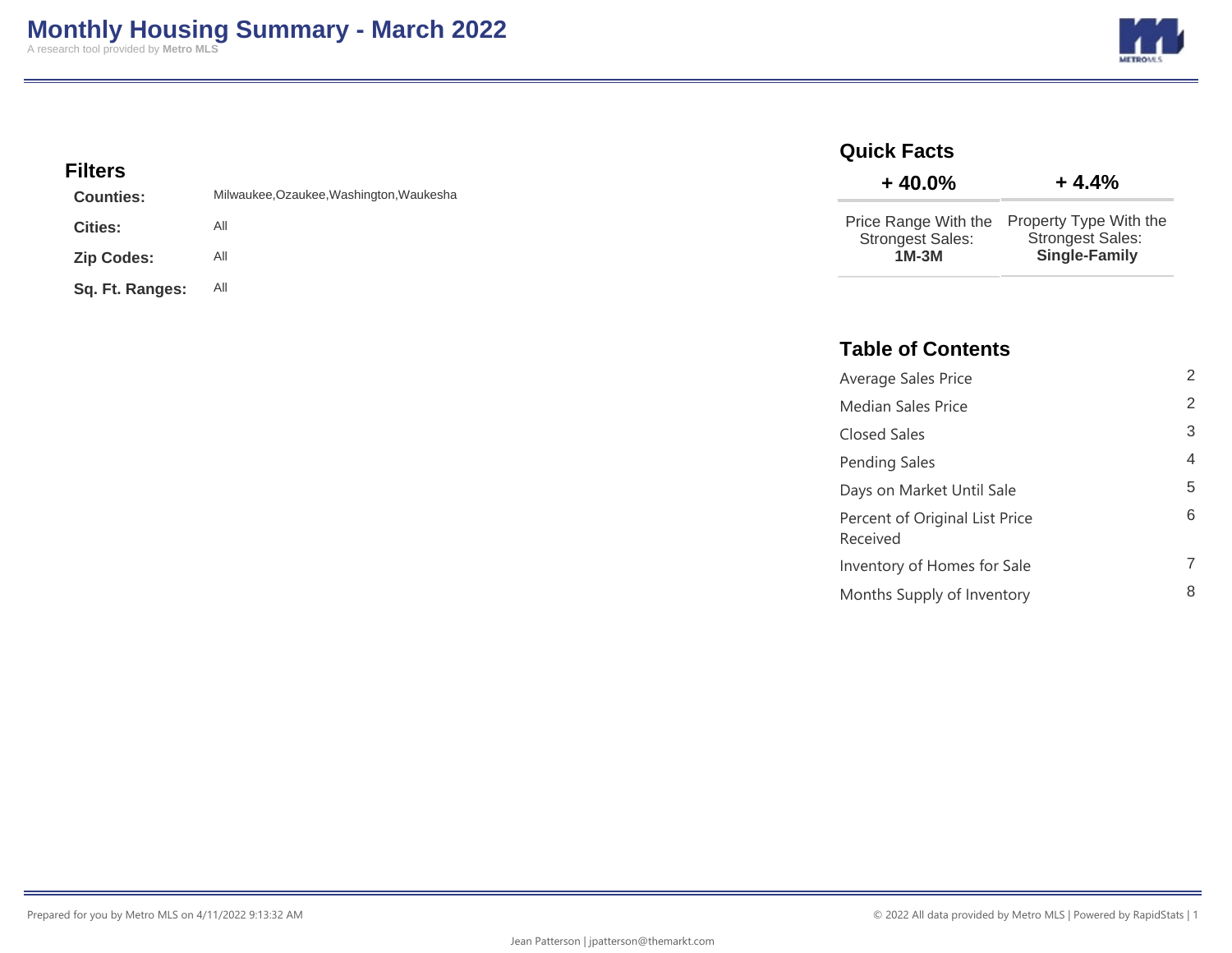

#### **Average Sales Price By Property Type**



## $3-2021$   $3-2022$ \$289,500 \$278,850 \$275,000 \$257,000 \$250,000 \$203,500 All Properties\* Single-Family Townhouse/Condo

## **Median Sales Price By Property Type**

|                            | <b>All Properties*</b> |           |        | Single-Family |           |         | Townhouse/Condo |           |          |
|----------------------------|------------------------|-----------|--------|---------------|-----------|---------|-----------------|-----------|----------|
| <b>Sales Price</b>         | 3-2021                 | 3-2022    | Change | 3-2021        | 3-2022    | Change  | 3-2021          | 3-2022    | Change   |
| <b>Average Sales Price</b> | \$299.429              | \$332.145 | 10.9%  | \$311,778     | \$346,800 | + 11.2% | \$249,684       | \$285,258 | $+14.2%$ |
| <b>Median Sales Price</b>  | \$257,000              | \$278,850 | + 8.5% | \$275,000     | \$289,500 | + 5.3%  | \$203,500       | \$250.000 | $+22.9%$ |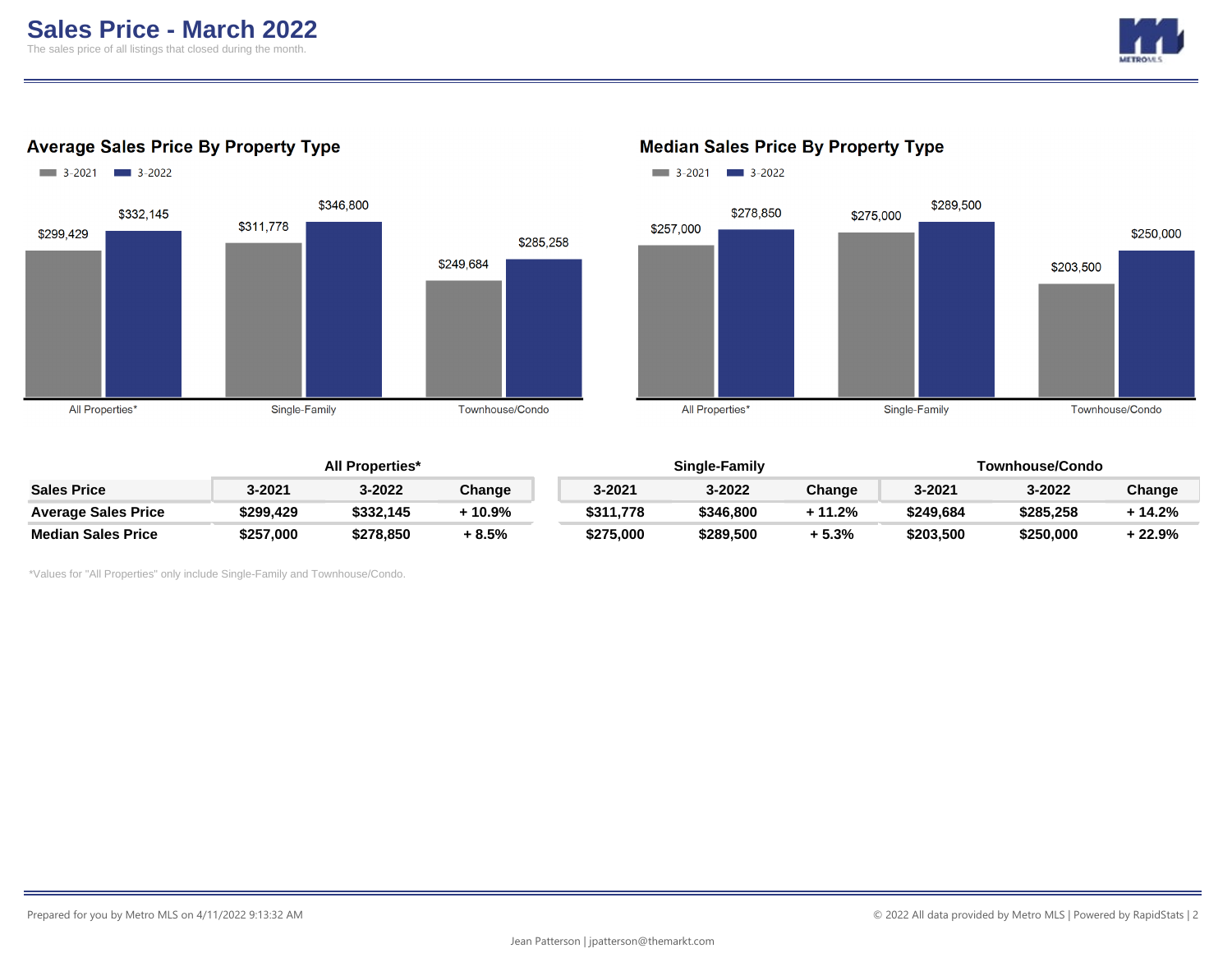## **Closed Sales - March 2022**

The number of listings that closed during the month.







#### **By Property Type**



|                         |        | <b>All Properties*</b> |           |            | Single-Family |          | <b>Townhouse/Condo</b> |            |          |
|-------------------------|--------|------------------------|-----------|------------|---------------|----------|------------------------|------------|----------|
| <b>By Price Range</b>   | 3-2021 | $3 - 2022$             | Change    | $3 - 2021$ | $3 - 2022$    | Change   | 3-2021                 | $3 - 2022$ | Change   |
| 0-100K                  | 119    | 93                     | $-21.8%$  | 86         | 60            | $-30.2%$ | 33                     | 33         | 0.0%     |
| 100K-200K               | 371    | 258                    | $-30.5%$  | 270        | 185           | $-31.5%$ | 101                    | 73         | - 27.7%  |
| 200K-300K               | 356    | 397                    | $+11.5%$  | 287        | 296           | $+3.1%$  | 69                     | 101        | $+46.4%$ |
| 300K-500K               | 414    | 415                    | $+0.2%$   | 347        | 327           | $-5.8%$  | 67                     | 88         | $+31.3%$ |
| 500K-700K               | 125    | 124                    | $-0.8%$   | 117        | 102           | $-12.8%$ | 8                      | 22         | + 175.0% |
| 700K-1M                 | 28     | 59                     | $+110.7%$ | 24         | 52            | + 116.7% | 4                      |            | + 75.0%  |
| $1M-3M$                 | 15     | 23                     | $+53.3%$  | 13         | 21            | + 61.5%  | 2                      | 2          | 0.0%     |
| $3M+$                   |        | 0                      | $- -$     |            |               | $- -$    | 0                      | 0          | $- -$    |
| <b>All Price Ranges</b> | 1,428  | 1,369                  | $-4.1%$   | 1,144      | 1,043         | $-8.8%$  | 284                    | 326        | $+14.8%$ |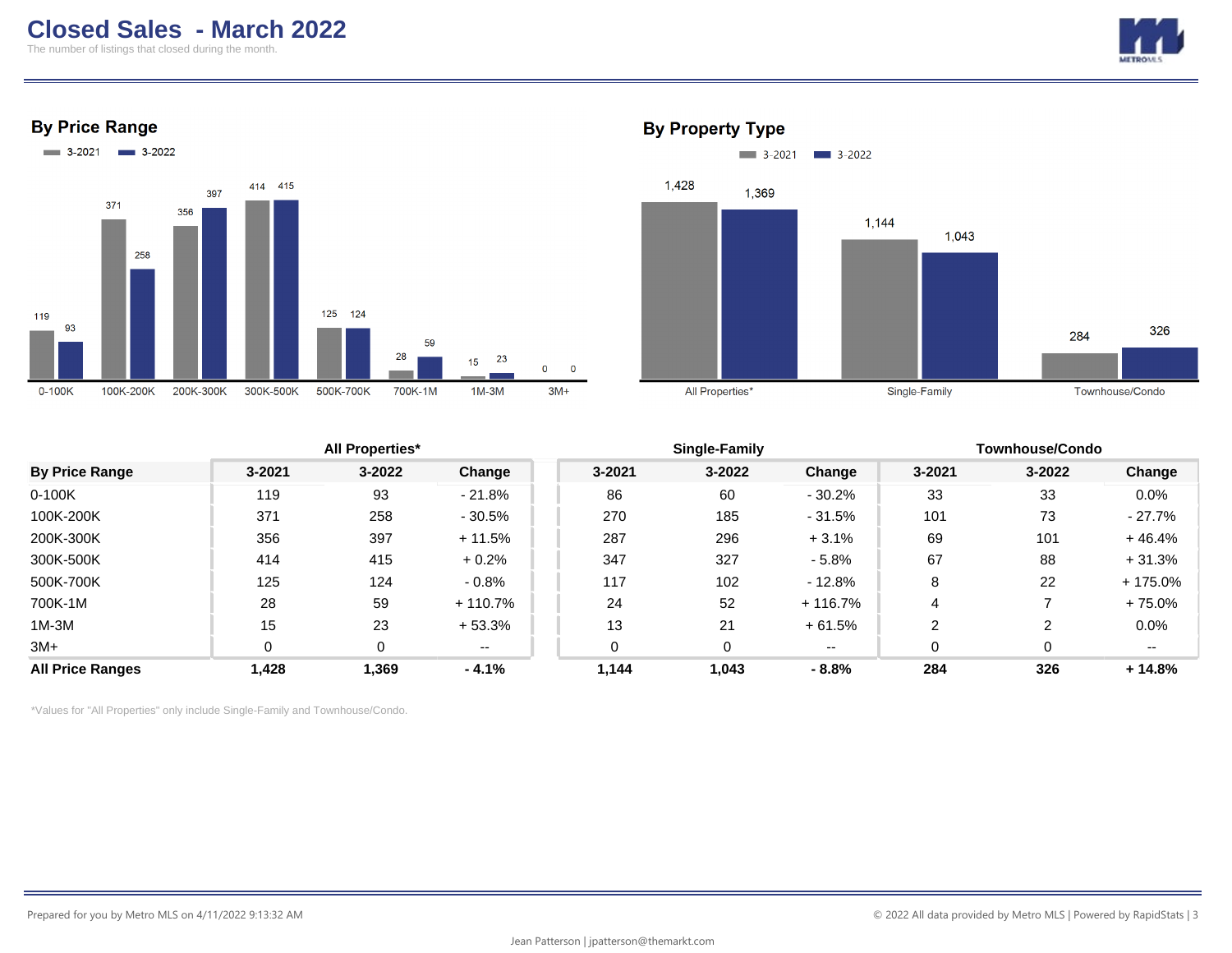# **Pending Sales - March 2022**

The number of listings that are Under Contract at the end of the month.









#### **By Property Type**

| <b>By Price Range</b>   |            | <b>All Properties*</b> |           |            | Single-Family |           | <b>Townhouse/Condo</b> |            |           |
|-------------------------|------------|------------------------|-----------|------------|---------------|-----------|------------------------|------------|-----------|
|                         | $3 - 2021$ | $3 - 2022$             | Change    | $3 - 2021$ | $3 - 2022$    | Change    | 3-2021                 | $3 - 2022$ | Change    |
| $0-100K$                | 40         | 30                     | $-25.0\%$ | 32         | 23            | $-28.1%$  | 8                      |            | $-12.5%$  |
| 100K-200K               | 83         | 89                     | $+7.2%$   | 61         | 71            | $+16.4%$  | 22                     | 18         | - 18.2%   |
| 200K-300K               | 108        | 102                    | $-5.6%$   | 68         | 78            | $+14.7%$  | 40                     | 24         | $-40.0\%$ |
| 300K-500K               | 167        | 164                    | $-1.8%$   | 131        | 106           | - 19.1%   | 36                     | 58         | $+61.1%$  |
| 500K-700K               | 80         | 108                    | $+35.0%$  | 43         | 74            | $+72.1%$  | 37                     | 34         | $-8.1\%$  |
| 700K-1M                 | 29         | 28                     | $-3.4%$   | 23         | 19            | - 17.4%   | 6                      | 9          | $+50.0%$  |
| $1M-3M$                 | 10         | 14                     | $+40.0%$  | 8          | 12            | $+50.0\%$ | $\overline{2}$         |            | 0.0%      |
| $3M+$                   |            | 0                      | - 100.0%  |            | 0             | - 100.0%  | 0                      |            | --        |
| <b>All Price Ranges</b> | 518        | 535                    | $+3.3%$   | 367        | 383           | $+4.4%$   | 151                    | 152        | $+0.7%$   |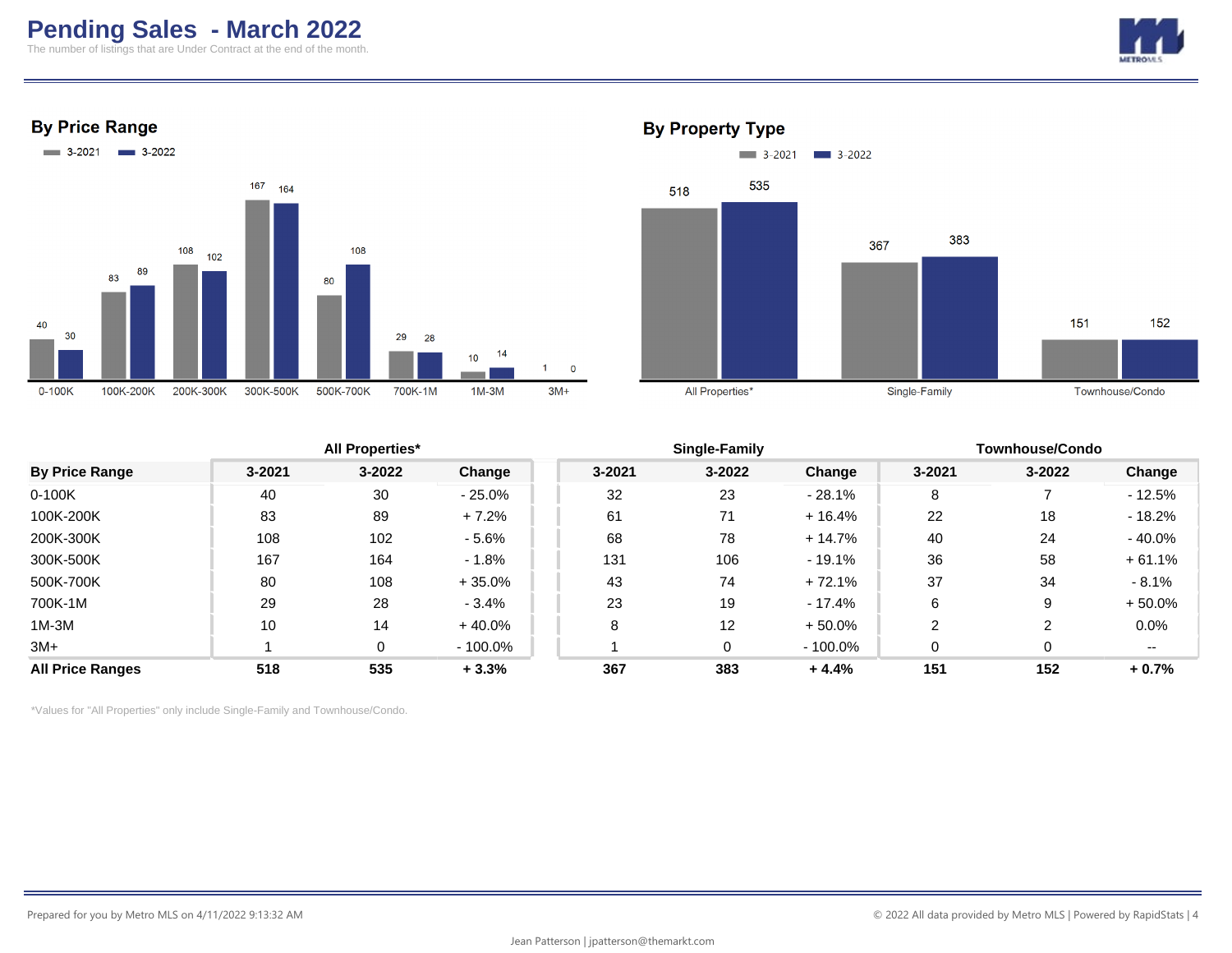# **Days on Market Until Sale - March 2022**

The average Days On Market value for all listings that closed during the month.



**By Price Range** 



**By Property Type** 



|                         |        | <b>All Properties*</b> |          |            | Single-Family |          | <b>Townhouse/Condo</b> |                          |           |
|-------------------------|--------|------------------------|----------|------------|---------------|----------|------------------------|--------------------------|-----------|
| <b>By Price Range</b>   | 3-2021 | $3 - 2022$             | Change   | $3 - 2021$ | 3-2022        | Change   | $3 - 2021$             | 3-2022                   | Change    |
| $0-100K$                | 32     | 35                     | $+9.4%$  | 30         | 41            | $+36.7%$ | 37                     | 25                       | $-32.4%$  |
| 100K-200K               | 32     | 24                     | $-25.0%$ | 30         | 25            | $-16.7%$ | 35                     | 22                       | $-37.1%$  |
| 200K-300K               | 20     | 19                     | $-5.0%$  | 17         | 18            | $+5.9%$  | 31                     | 21                       | $-32.3%$  |
| 300K-500K               | 32     | 23                     | $-28.1%$ | 25         | 13            | $-48.0%$ | 69                     | 59                       | $-14.5%$  |
| 500K-700K               | 48     | 50                     | $+4.2%$  | 47         | 22            | $-53.2%$ | 52                     | 183                      | $+251.9%$ |
| 700K-1M                 | 63     | 56                     | $-11.1%$ | 63         | 24            | $-61.9%$ | 62                     | 295                      | $+375.8%$ |
| $1M-3M$                 | 166    | 50                     | $-69.9%$ | 163        | 53            | $-67.5%$ | 186                    | 12                       | $-93.5%$  |
| $3M+$                   | $- -$  | $- -$                  | $- -$    | $- -$      | $- -$         | $- -$    | $- -$                  | $\overline{\phantom{a}}$ | $- -$     |
| <b>All Price Ranges</b> | 32     | 27                     | $-15.6%$ | 29         | 20            | $-31.0%$ | 44                     | 49                       | $+11.4%$  |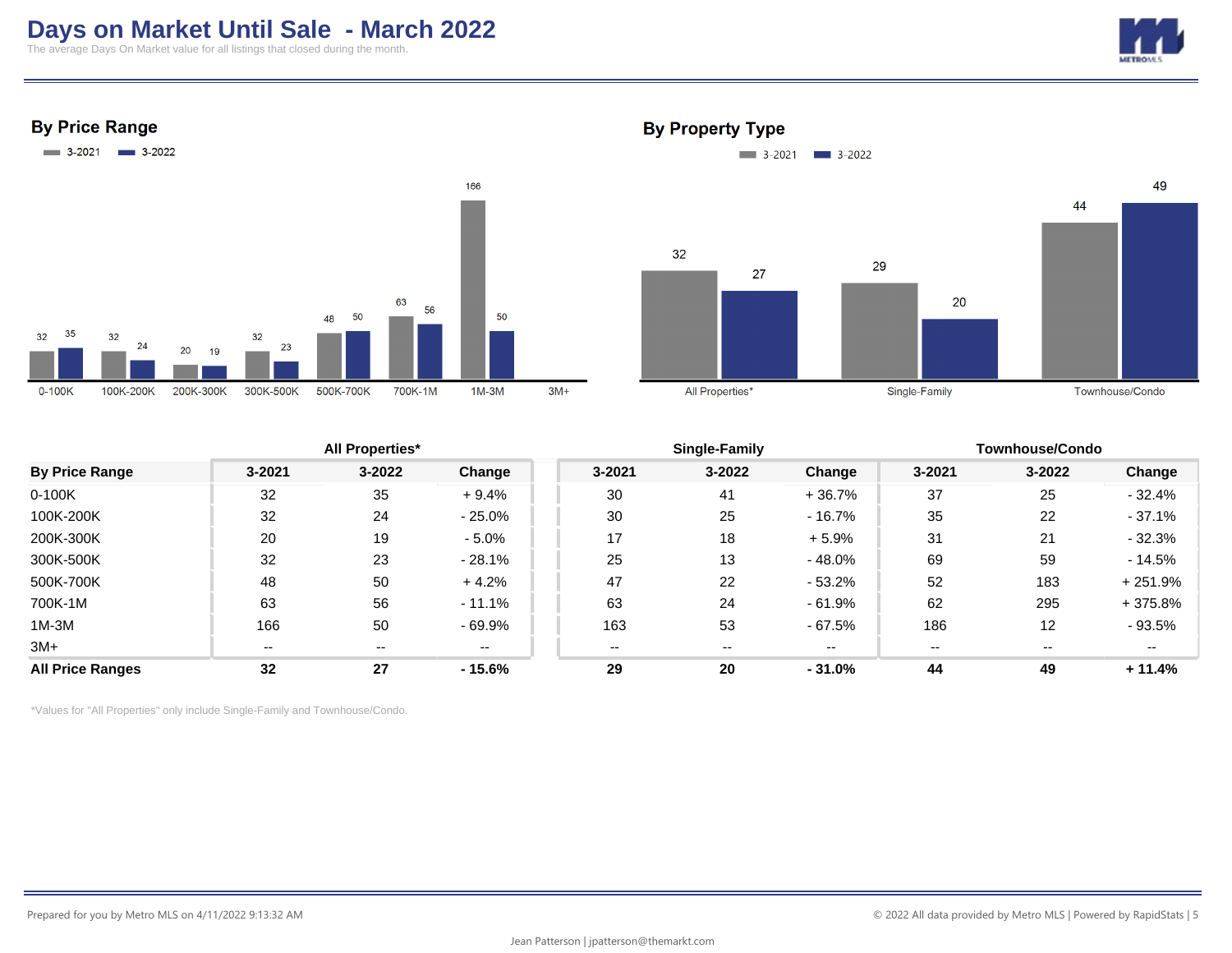# **Percent of Original List Price Received - March 2022**

The average sales to original list price ratio for all listings that closed during the month.









#### **By Property Type**



|                         |            | <b>All Properties*</b> |         |            | Single-Family |         | <b>Townhouse/Condo</b> |            |         |
|-------------------------|------------|------------------------|---------|------------|---------------|---------|------------------------|------------|---------|
| <b>By Price Range</b>   | $3 - 2021$ | $3 - 2022$             | Change  | $3 - 2021$ | $3 - 2022$    | Change  | $3 - 2021$             | $3 - 2022$ | Change  |
| 0-100K                  | 94.5%      | 94.2%                  | $-0.3%$ | 94.4%      | 91.3%         | $-3.2%$ | 94.8%                  | 99.4%      | $+4.8%$ |
| 100K-200K               | 99.8%      | 100.4%                 | $+0.6%$ | 100.0%     | 100.2%        | $+0.2%$ | 99.2%                  | 100.8%     | $+1.7%$ |
| 200K-300K               | 103.2%     | 104.3%                 | $+1.1%$ | 103.7%     | 105.1%        | $+1.3%$ | 101.0%                 | 102.2%     | $+1.3%$ |
| 300K-500K               | 101.8%     | 103.7%                 | $+1.9%$ | 102.4%     | 104.7%        | $+2.3%$ | 99.0%                  | 100.0%     | $+1.0%$ |
| 500K-700K               | 100.4%     | 102.3%                 | $+2.0%$ | 100.2%     | 102.4%        | $+2.3%$ | 103.1%                 | 101.8%     | $-1.3%$ |
| 700K-1M                 | 96.2%      | 103.5%                 | $+7.5%$ | 95.9%      | 103.2%        | $+7.6%$ | 98.0%                  | 105.6%     | $+7.8%$ |
| $1M-3M$                 | 90.7%      | 97.2%                  | $+7.3%$ | 89.1%      | 96.5%         | $+8.3%$ | 101.0%                 | 105.1%     | $+4.0%$ |
| 3M+                     | $- -$      | $- -$                  | $- -$   | $- -$      | $- -$         | $- -$   | $- -$                  | $- -$      | $- -$   |
| <b>All Price Ranges</b> | 100.7%     | 102.4%                 | $+1.7%$ | 101.0%     | 102.8%        | $+1.7%$ | 99.2%                  | 101.1%     | $+1.9%$ |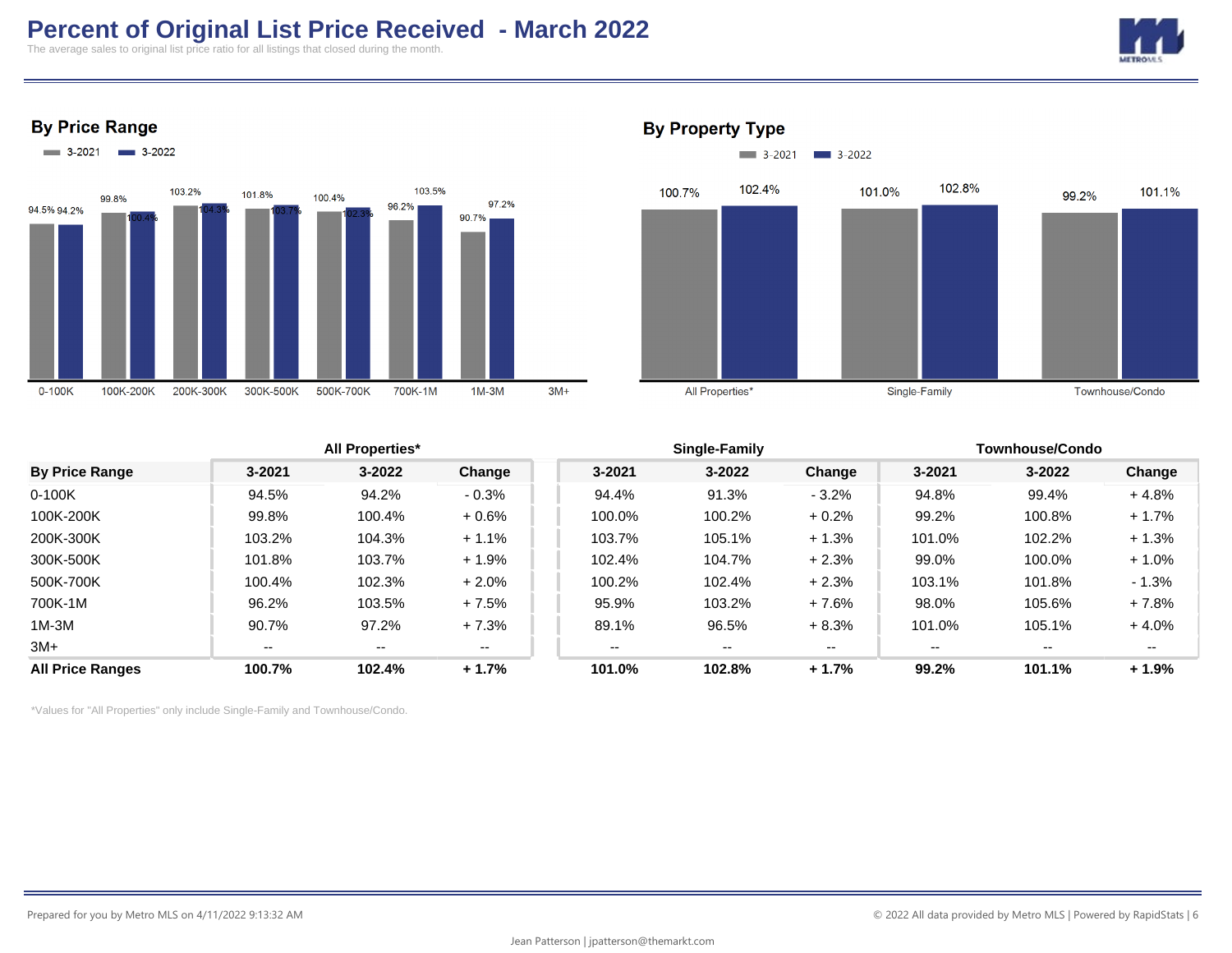## **Inventory of Homes for Sale - March 2022**

The number of listings that are in Active status at the end of the month.









#### **By Property Type**

|                         |        | <b>All Properties*</b> |           |            | <b>Single-Family</b> |           | Townhouse/Condo |        |           |
|-------------------------|--------|------------------------|-----------|------------|----------------------|-----------|-----------------|--------|-----------|
| <b>By Price Range</b>   | 3-2021 | $3 - 2022$             | Change    | $3 - 2021$ | $3 - 2022$           | Change    | 3-2021          | 3-2022 | Change    |
| $0-100K$                | 212    | 212                    | $0.0\%$   | 152        | 174                  | $+14.5%$  | 60              | 38     | $-36.7%$  |
| 100K-200K               | 530    | 450                    | $-15.1%$  | 374        | 369                  | $-1.3%$   | 156             | 81     | $-48.1%$  |
| 200K-300K               | 564    | 457                    | $-19.0\%$ | 398        | 366                  | $-8.0\%$  | 166             | 91     | $-45.2%$  |
| 300K-500K               | 737    | 590                    | $-19.9\%$ | 552        | 462                  | - 16.3%   | 185             | 128    | $-30.8%$  |
| 500K-700K               | 282    | 339                    | $+20.2%$  | 206        | 247                  | + 19.9%   | 76              | 92     | $+21.1%$  |
| 700K-1M                 | 170    | 115                    | - 32.4%   | 138        | 99                   | $-28.3%$  | 32              | 16     | $-50.0\%$ |
| $1M-3M$                 | 75     | 98                     | $+30.7%$  | 62         | 85                   | $+37.1%$  | 13              | 13     | 0.0%      |
| $3M+$                   | 5      | 6                      | $+20.0%$  | 5          | 6                    | $+20.0\%$ | 0               | 0      | $- -$     |
| <b>All Price Ranges</b> | 2,575  | 2,267                  | $-12.0\%$ | 1,887      | 1,808                | $-4.2%$   | 688             | 459    | $-33.3%$  |